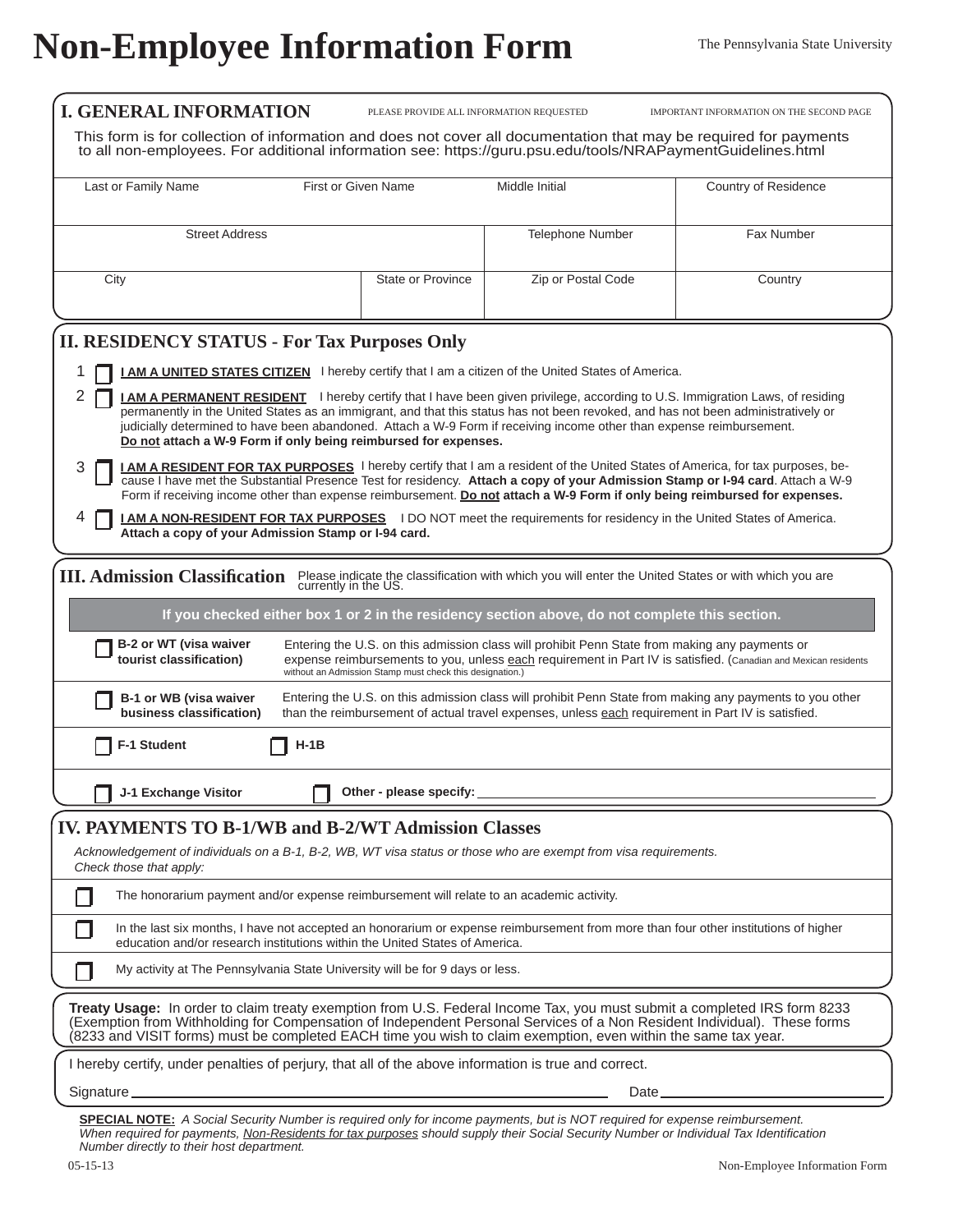## **Non-Employee Information Form**

| <b>Purpose</b>                                                                                        | The purpose of this document is to allow the Pennsylvania State University to collect the necessary<br>information to smoothly and efficiently handle the details of your visit to our institution and to authorize<br>payments to be made to you or on your behalf. Please return the completed form to your host as soon as<br>possible.                                                                                                                                                                                                                                                                                                                                                                                                                                                                                                                  |  |  |  |  |
|-------------------------------------------------------------------------------------------------------|-------------------------------------------------------------------------------------------------------------------------------------------------------------------------------------------------------------------------------------------------------------------------------------------------------------------------------------------------------------------------------------------------------------------------------------------------------------------------------------------------------------------------------------------------------------------------------------------------------------------------------------------------------------------------------------------------------------------------------------------------------------------------------------------------------------------------------------------------------------|--|--|--|--|
| I. General                                                                                            | Personal data requested in the first section of this document (name, address, etc.) will be used in the<br>preparation of various University forms as they pertain to your visit. In most cases, any eligible payments<br>to be made to you will be based on this information.                                                                                                                                                                                                                                                                                                                                                                                                                                                                                                                                                                              |  |  |  |  |
|                                                                                                       | Please note that there are two fields requesting country. The block labeled as "Country" is for your<br>mailing address. The block labeled "Country of Residence" is the country which is your tax home.                                                                                                                                                                                                                                                                                                                                                                                                                                                                                                                                                                                                                                                    |  |  |  |  |
| II. Residency<br><b>Status</b>                                                                        | This section is used by the University to establish (by your declaration), the determnation of your tax<br>residency. An alien will not be considered a United States Resident for Tax Purposes unless the<br>individual is:                                                                                                                                                                                                                                                                                                                                                                                                                                                                                                                                                                                                                                |  |  |  |  |
|                                                                                                       | A. a lawful permanent resident of the United States at any time during the calendar year, OR<br>B. able to meet the Substantial Presence Test as specified by the Internal Revenue Service<br>regulations.                                                                                                                                                                                                                                                                                                                                                                                                                                                                                                                                                                                                                                                  |  |  |  |  |
|                                                                                                       | Only those individuals who can claim to be Non-Resident for tax purposes can claim treaty benefits for<br>exemption from U.S. Federal income taxes. If you wish to find out whether you qualify for treaty benefits,<br>have your host contact Accounting Operations at Penn State University.                                                                                                                                                                                                                                                                                                                                                                                                                                                                                                                                                              |  |  |  |  |
| <b>III. Admission</b><br><b>Classification</b>                                                        | This section is to notify Penn State as to which admission classification you intend to use to enter<br>the United States. For those visitors who are from countries that participate in the Visa Waiver<br>program, please note that Penn State can only reimburse actual expenses for those that enter under<br>the "business" classification, unless you satisfy the federal law requirements listed in Part IV of this form.<br>Business classification is noted as a "WB" on the admission stamp in your passport upon entry to the<br>United States. If you are unsure as to the type of classification you should attempt to obtain, contact<br>your host at The Pennsylvania State University                                                                                                                                                       |  |  |  |  |
| <b>IV. Payments to</b><br><b>B-1/WB</b><br>and<br><b>B-2/WT</b><br><b>Admission</b><br><b>Classes</b> | The American Competitiveness Workforce Act allows payment of honoraria or incidental expenses<br>to B-1, B-2, WB, and WT admission classes for "usual academic activity," if paid by a United States<br>institution of higher education, a nonprofit, or a governmental research organization. Under the Act,<br>an academic activity may not exceed nine days at a single institution. In addition, such admission<br>classes cannot accept honoraria and/or incidental expenses from more than five institutions or<br>organizations in the previous six month period. Instead of B-1/B-2 status (not eligible to obtain US<br>Social Security Number), Short-term Scholar status should be used by all visitors expecting<br>payment (other than expenses) if the visitor does not already have a Social Security or Tax<br>Payer Identification Number. |  |  |  |  |
| <b>Affirmation:</b>                                                                                   | Your signature on this document represents that the information you have provided is both true and<br>accurate. It also signifies that you understand it is your responsibility to enter the U.S. on this trip with<br>the appropriate admission class, so that Penn State can honor the commitments made to you by your<br>host.                                                                                                                                                                                                                                                                                                                                                                                                                                                                                                                           |  |  |  |  |
|                                                                                                       | If you have any questions regarding this document, contact your host as soon as possible in order to<br>expedite the preparations needed for your upcoming visit.                                                                                                                                                                                                                                                                                                                                                                                                                                                                                                                                                                                                                                                                                           |  |  |  |  |
|                                                                                                       | HOST'S NAME                                                                                                                                                                                                                                                                                                                                                                                                                                                                                                                                                                                                                                                                                                                                                                                                                                                 |  |  |  |  |
|                                                                                                       | ,我们也不能在这里的时候,我们也不能会在这里,我们也不能会在这里的时候,我们也不能会在这里的时候,我们也不能会在这里的时候,我们也不能会在这里的时候,我们也不能<br>PHONE NUMBER                                                                                                                                                                                                                                                                                                                                                                                                                                                                                                                                                                                                                                                                                                                                                            |  |  |  |  |
|                                                                                                       |                                                                                                                                                                                                                                                                                                                                                                                                                                                                                                                                                                                                                                                                                                                                                                                                                                                             |  |  |  |  |
|                                                                                                       |                                                                                                                                                                                                                                                                                                                                                                                                                                                                                                                                                                                                                                                                                                                                                                                                                                                             |  |  |  |  |
|                                                                                                       |                                                                                                                                                                                                                                                                                                                                                                                                                                                                                                                                                                                                                                                                                                                                                                                                                                                             |  |  |  |  |